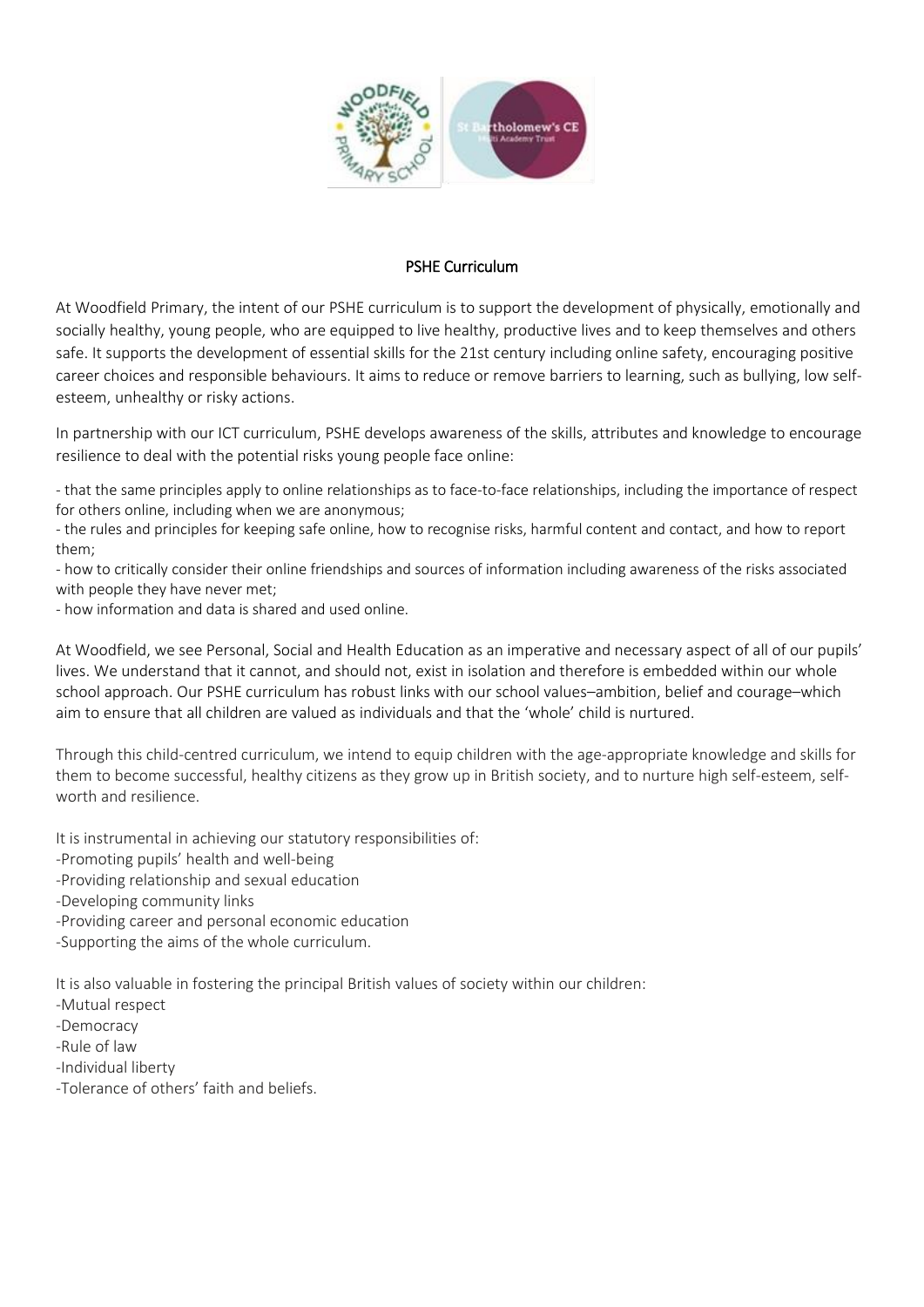|        | PSHE overview Year $1-6$            |                                                    |                                                                        |                                                 |                                                |                                                                                          |                                                                               |                                                       |
|--------|-------------------------------------|----------------------------------------------------|------------------------------------------------------------------------|-------------------------------------------------|------------------------------------------------|------------------------------------------------------------------------------------------|-------------------------------------------------------------------------------|-------------------------------------------------------|
|        | Health and well being               |                                                    | Living in the wider world                                              |                                                 |                                                | Relationships                                                                            |                                                                               |                                                       |
|        |                                     | Autumn 1                                           | Autumn 2                                                               | Spring 1                                        | Spring 2                                       |                                                                                          | Summer 1                                                                      | Summer 2                                              |
| Year 1 |                                     | What is the same and<br>different about us?        | Who is special to us?                                                  | What helps us stay<br>healthy?                  | What can we do with<br>money?                  |                                                                                          | Who helps to keep us<br>safe?                                                 | How can we look after<br>each other and the<br>world? |
| Year 2 |                                     | What makes a good<br>friend?                       | What is bullying?                                                      | What jobs do people do?                         | What helps us to stay<br>safe?                 |                                                                                          | What helps us to grow<br>and stay healthy?                                    | How do we recognise our<br>feelings?                  |
| Year 3 |                                     | How can we be a good<br>friend?                    | What keeps us safe?                                                    | What are families like?                         | What makes a<br>community?                     |                                                                                          | Why should we eat well<br>and look after our teeth?                           | Why should we keep<br>active and sleep well?          |
| Year 4 |                                     | What strength, skills and<br>interests do we have? | How do we treat each<br>other with respect?                            | How can we manage our<br>feelings?              | How can we manage risk<br>in different places? |                                                                                          | How can our choices<br>make a difference to<br>others and the<br>environment? | How will we grow and<br>change?                       |
| Year 5 |                                     | identity?                                          | What makes up a person's What decisions can people<br>make with money? | How can we help in an<br>accident or emergency? | How can friends<br>communicate safely?         |                                                                                          | How can drugs common<br>to everyday life affect<br>health?                    | What jobs would we like?                              |
| Year 6 | How can we keep healthy as we grow? |                                                    | How can the media influence people?                                    |                                                 |                                                | What will change as we become more independent?<br>How do friendships change as we grow? |                                                                               |                                                       |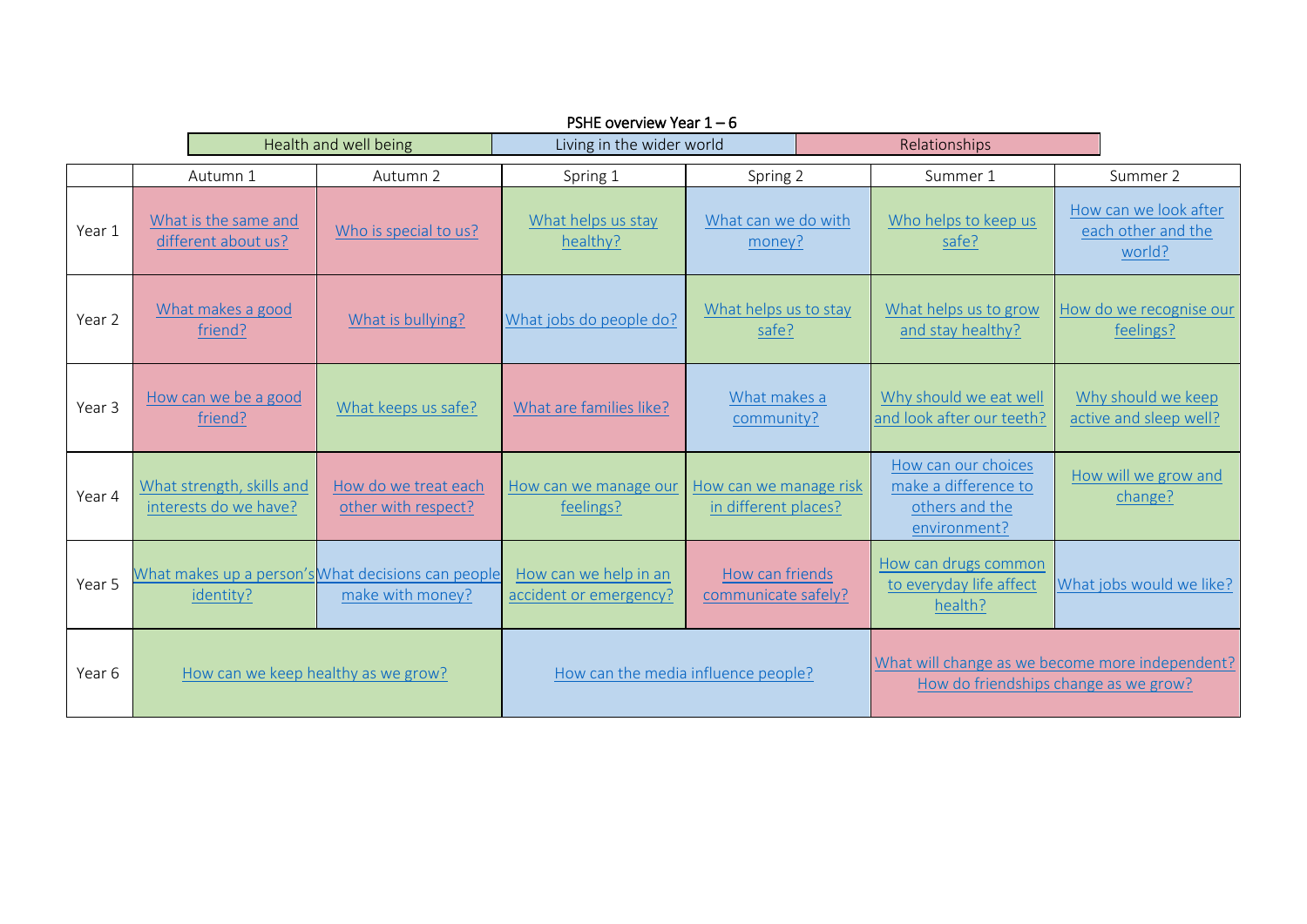|                        | Aut 1                                                                                                                                          | Aut 2                                                                       | Spr 1                                                          | Spr 2                                                                              | Sum 1                                                                                   | Sum <sub>2</sub>                                                                                                            |
|------------------------|------------------------------------------------------------------------------------------------------------------------------------------------|-----------------------------------------------------------------------------|----------------------------------------------------------------|------------------------------------------------------------------------------------|-----------------------------------------------------------------------------------------|-----------------------------------------------------------------------------------------------------------------------------|
| Year<br>1              | To safely search for images<br>online.                                                                                                         | To understand how to<br>communicate safely online. personal information I   | To understand what<br>need to keep safe.                       | To apply my online safety<br>knowledge to help others<br>make good choices online. | To explore how to use<br>email to safely<br>communicate.                                | To apply my online safety<br>knowledge to help others<br>make good choices online                                           |
| Year<br>$\overline{2}$ | To understand that the<br>information I put online<br>eaves a digital footprint.                                                               | To use keywords in an<br>online search to find out<br>about a topic.        | To rate and review<br>informative websites.                    | What helps us to stay safe<br>online?                                              | and unkind behaviour<br>online.                                                         | To be able to identify kind To apply our knowledge of<br>safe and sensible online<br>activities to different<br>situations. |
| Year<br>3              | To know what cyberbullying To understand how<br>s and how to address it.                                                                       | websites use<br>advertisements to promote understand privacy<br>products.   | To create strong<br>passwords and<br>settings.                 | To explore different ways<br>children can communicate<br>online.                   | To use knowledge about<br>online safety to plan a<br>party online.                      | CEOP - Lee and Kim Animal<br>Magic Cartoon                                                                                  |
| Year<br>4              | To identify how a message<br>can hurt someone's<br>feelings.<br>To suggest how I should<br>respond to a hurtful<br>message online.             | To use a search engine<br>accurately.                                       | To understand the term<br>'plagiarism' and how to<br>avoid it. | To create a safe online<br>profile.                                                | To explain how to be a<br>responsible digital<br>citizen.                               | To know how to manage<br>risk in different places.                                                                          |
| Year<br>5              | To identify spam emails and<br>what to do with them.                                                                                           | To write citations for the<br>websites I use for<br>research.               | To create strong<br>passwords.                                 | How can friends<br>communicate safely?                                             | To recognise when, why<br>and how photographs we<br>see online may have been<br>edited. | To apply online safety rules<br>to real-life scenarios.                                                                     |
| Year<br>6              | To find similarities and<br>differences between in-<br>person and cyberbullying.<br>To identify good strategies<br>to deal with cyberbullying. | To identify secure websites<br>by identifying privacy seals<br>of approval. |                                                                | How can the media influence people?                                                | To apply my online safety<br>knowledge to my online<br>activities.                      | To use my knowledge of<br>online safety to create a<br>multiple choice quiz.                                                |

## Internet safety curriculum overview Years 1-6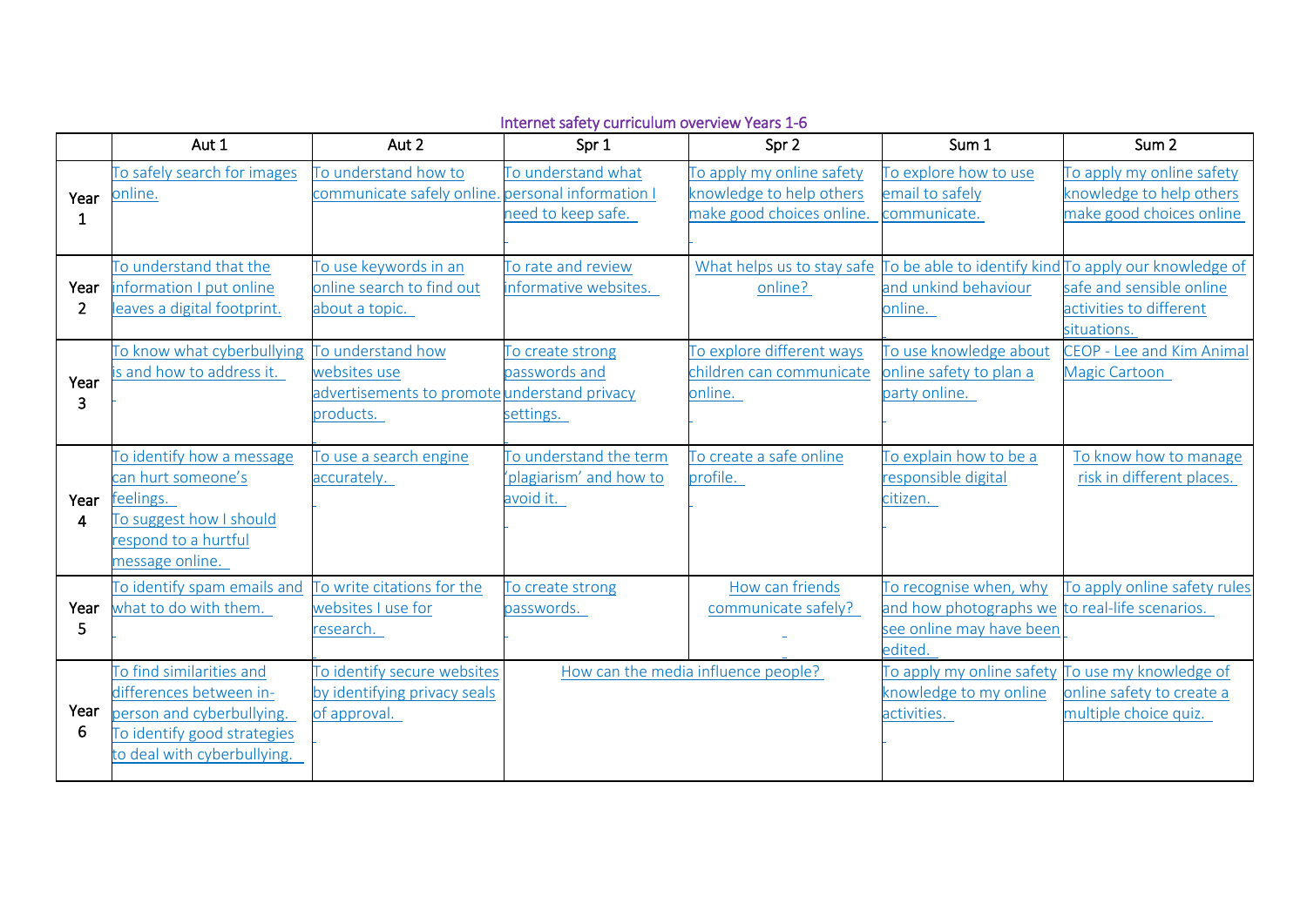|                                                       |                                                                                                                                                  | $\mathbf{r}$ ear 1 — autumn 1 and autumn 2                                                                                                                                                                                                                                                                                                                                                                                                                                                                                                                                                                                                                                         |
|-------------------------------------------------------|--------------------------------------------------------------------------------------------------------------------------------------------------|------------------------------------------------------------------------------------------------------------------------------------------------------------------------------------------------------------------------------------------------------------------------------------------------------------------------------------------------------------------------------------------------------------------------------------------------------------------------------------------------------------------------------------------------------------------------------------------------------------------------------------------------------------------------------------|
| Half term / Key question:                             | Topic                                                                                                                                            | In this unit of work, pupils learn                                                                                                                                                                                                                                                                                                                                                                                                                                                                                                                                                                                                                                                 |
| What is the same and different pos refs:<br>about us? | Relationships<br>Ourselves and others; similarities and<br>differences; individuality; our bodies<br>H21, H22, H23, H25,<br>R13, R23,<br>L6, L14 | • what they like/dislike and are good at<br>• what makes them special and how everyone has different strengths<br>• how their personal features or qualities are unique to them<br>$\bullet$ how they are similar or different to others, and what they have in common<br>• to use the correct names for the main parts of the body, including external genitalia; and<br>that parts of bodies covered with underwear are private                                                                                                                                                                                                                                                  |
| Who is special to us?                                 | Relationships<br>Ourselves and others; people who care<br>for us; groups we belong to; families<br>PoS refs:<br>L4,<br>R1, R2, R3, R4, R5        | • that family is one of the groups they belong to, as well as, for example, school, friends,<br>clubs<br>$\bullet$ about the different people in their family / those that love and care for them<br>• what their family members, or people that are special to them, do to make them feel loved<br>and cared for<br>$\bullet$ how families are all different but share common features $-$ what is the same and different<br>about them<br>$\bullet$ about different features of family life, including what families do / enjoy together<br>• that it is important to tell someone (such as their teacher) if something about their family<br>makes them feel unhappy or worried |

#### Year 1 – autumn 1 and autumn 2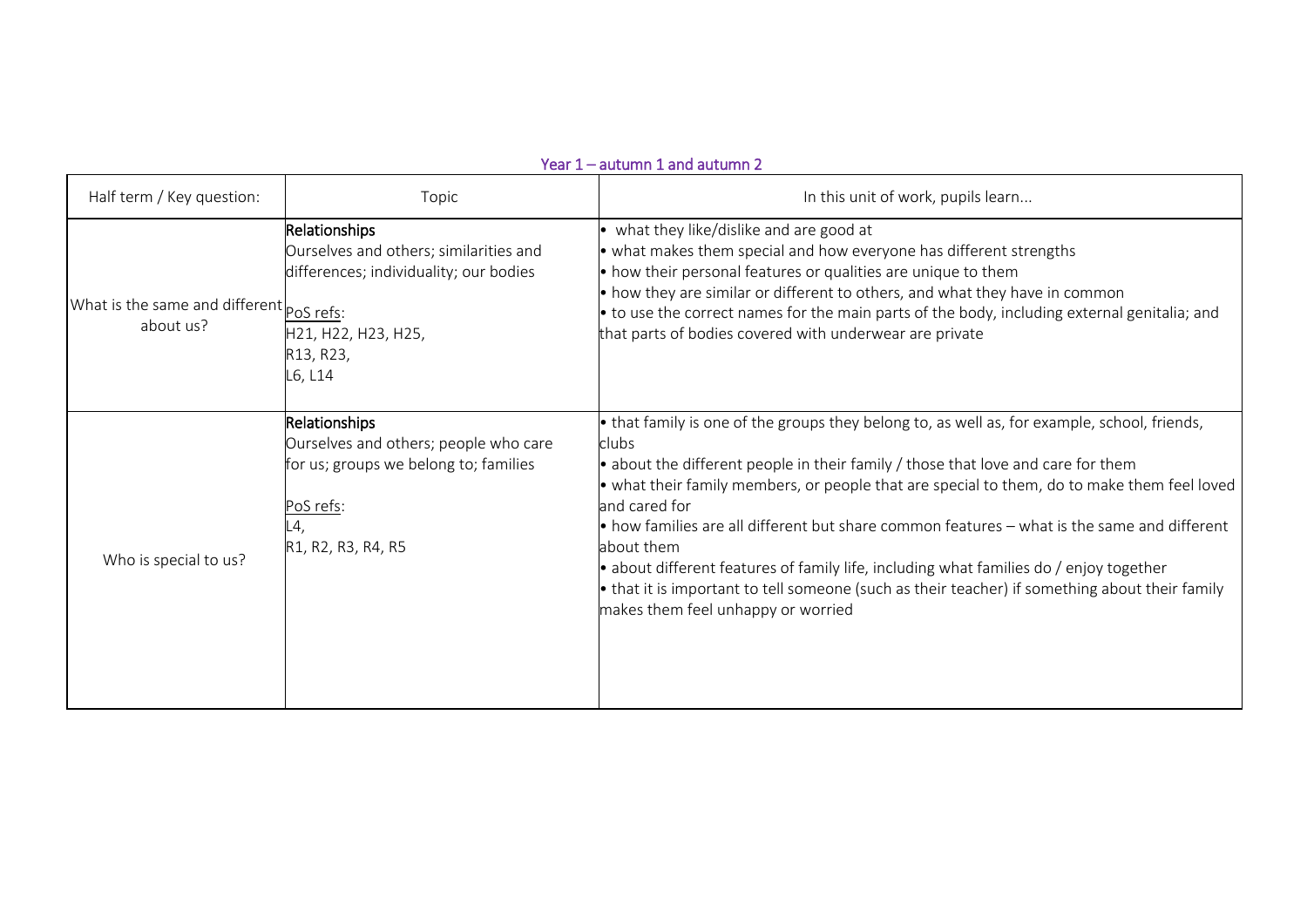|                             |                                                                                                                                       | Year 1-spring 1 and spring 2                                                                                                                                                                                                                                                                                                                                                                                      |
|-----------------------------|---------------------------------------------------------------------------------------------------------------------------------------|-------------------------------------------------------------------------------------------------------------------------------------------------------------------------------------------------------------------------------------------------------------------------------------------------------------------------------------------------------------------------------------------------------------------|
| Half term / Key question:   | Topic                                                                                                                                 | In this unit of work, pupils learn                                                                                                                                                                                                                                                                                                                                                                                |
| What helps us stay healthy? | Health and wellbeing<br>Being healthy; hygiene; medicines;<br>people who help us with health<br>PoS refs:<br>H1, H5, H6, H7, H10, H39 | • what being healthy means and who helps help them to stay healthy (e.g. parent, dentist,<br>doctor)<br>$\bullet$ that things people put into or onto their bodies can affect how they feel<br>$\bullet$ how medicines (including vaccinations and immunisations) can help people stay healthy<br>and that some people need to take medicines every day to stay healthy                                           |
| What can we do with money?  | Living in the wider world<br>Money; making choices; needs and wants<br>PoS refs:<br>L10, L11, L12, L13                                | • what money is - that money comes in different forms<br>• how money is obtained (e.g. earned, won, borrowed, presents)<br>• how people make choices about what to do with money, including spending and saving<br>$\bullet$ the difference between needs and wants - that people may not always be able to have<br>the things they want<br>$\bullet$ how to keep money safe and the different ways of doing this |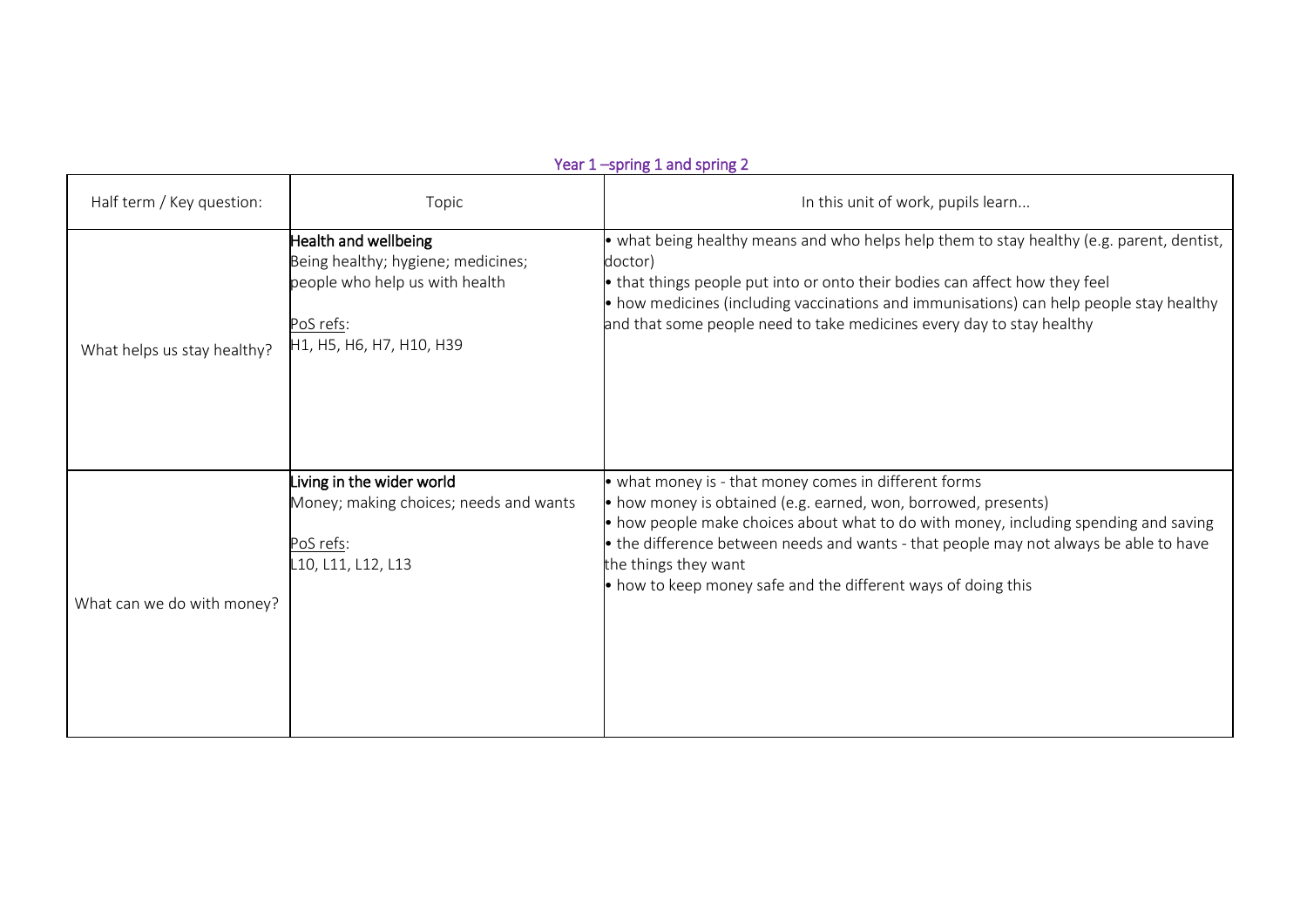### Year 1 –summer 1 and summer 2

| Half term / Key<br>question:                              | Topic                                                                                                                                                                  | In this unit of work, pupils learn                                                                                                                                                                                                                                                                                                                                                                                                                                                                                                                                                                            |
|-----------------------------------------------------------|------------------------------------------------------------------------------------------------------------------------------------------------------------------------|---------------------------------------------------------------------------------------------------------------------------------------------------------------------------------------------------------------------------------------------------------------------------------------------------------------------------------------------------------------------------------------------------------------------------------------------------------------------------------------------------------------------------------------------------------------------------------------------------------------|
| Who helps to<br>keep us safe?                             | Health and wellbeing<br>Keeping safe; people who help us<br>PoS refs:<br>H33, H35, H36,<br>R15, R20,<br>.5                                                             | • that people have different roles in the community to help them (and others) keep safe - the jobs they<br>do and how they help people<br>. who can help them in different places and situations; how to attract someone's attention or ask for<br>help; what to say<br>• how to respond safely to adults they don't know<br>• what to do if they feel unsafe or worried for themselves or others; and the importance of keeping on<br>asking for support until they are heard<br>• how to get help if there is an accident and someone is hurt, including how to dial 999 in an<br>emergency and what to say |
| How can we look PoS refs:<br>after each other   H26, H27, | Living in the wider world<br>Ourselves and others; the world around<br>us; caring for others; growing and<br>changing<br>and the world?  R21, R22, R24, R25,<br>L2, L3 | • how kind and unkind behaviour can affect others; how to be polite and courteous; how to play and<br>work co-operatively<br>• the responsibilities they have in and out of the classroom<br>• how people and animals need to be looked after and cared for<br>• what can harm the local and global environment; how they and others can help care for it<br>• how people grow and change and how people's needs change as they grow from young to old<br>$\bullet$ how to manage change when moving to a new class/year group                                                                                |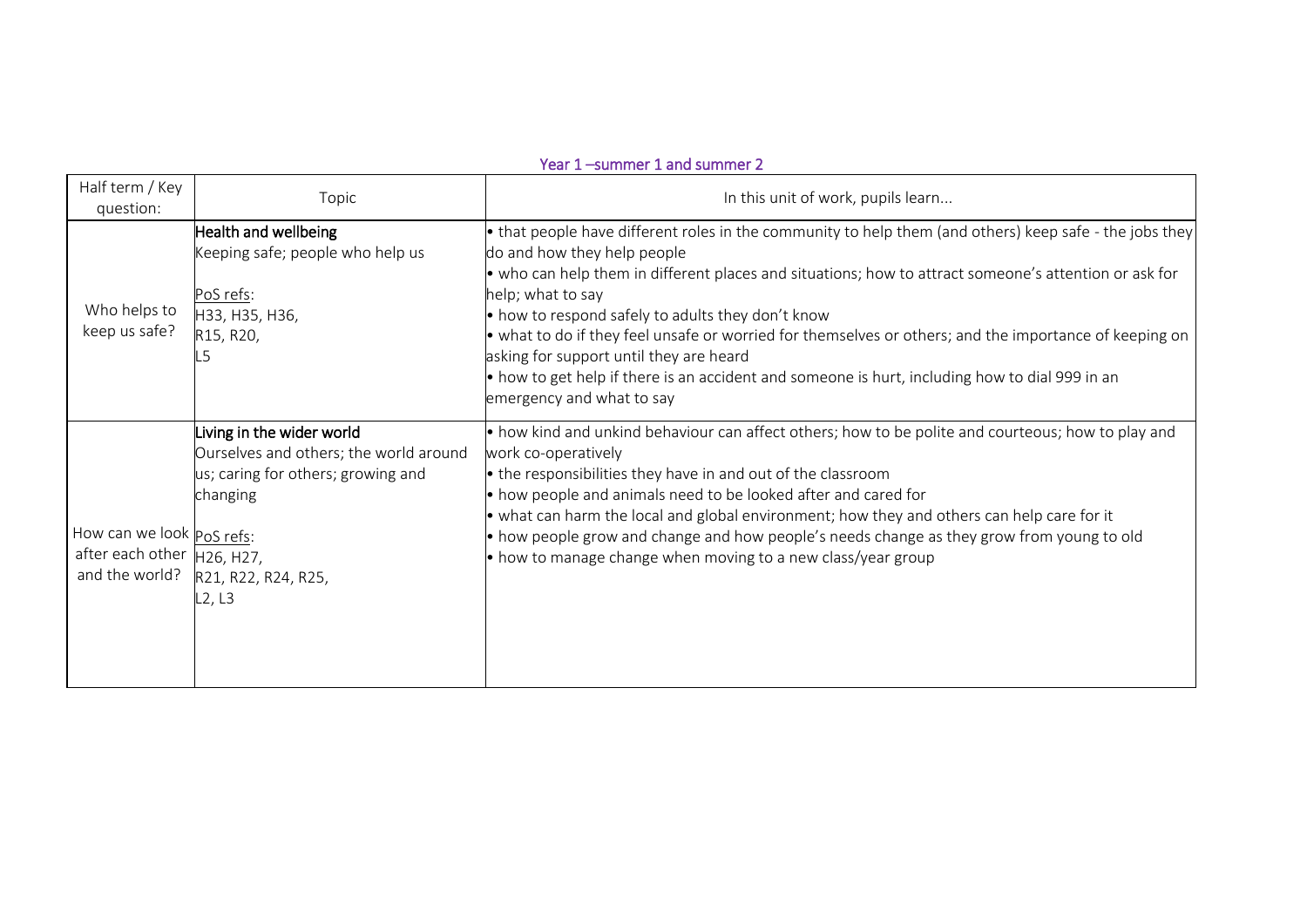# Half term / Key question: The Topic Topic In this unit of work, pupils learn... What makes a good friend? Relationships Friendship; feeling lonely; managing arguments • how to recognise when they feel lonely and what they could do about it PoS refs: R6, R7, R8, R9, R25 • how to make friends with others • how people behave when they are being friendly and what makes a good friend • how to resolve arguments that can occur in friendships  $\bullet$  how to ask for help if a friendship is making them unhappy What is bullying? Relationships Behaviour; bullying; words and actions; respect for others PoS refs: R10, R11, R12, R16, R17, R21, R22, R24, R25 • how words and actions can affect how people feel • how to ask for and give/not give permission regarding physical contact and how to respond if physical contact makes them uncomfortable or unsafe • why name-calling, hurtful teasing, bulling and deliberately excluding others is unacceptable • how to respond if this happens in different situations • how to report bullying or other hurtful behaviour, including online, to a trusted adult and the importance of doing so

#### Year 2 –autumn 1 and autumn 2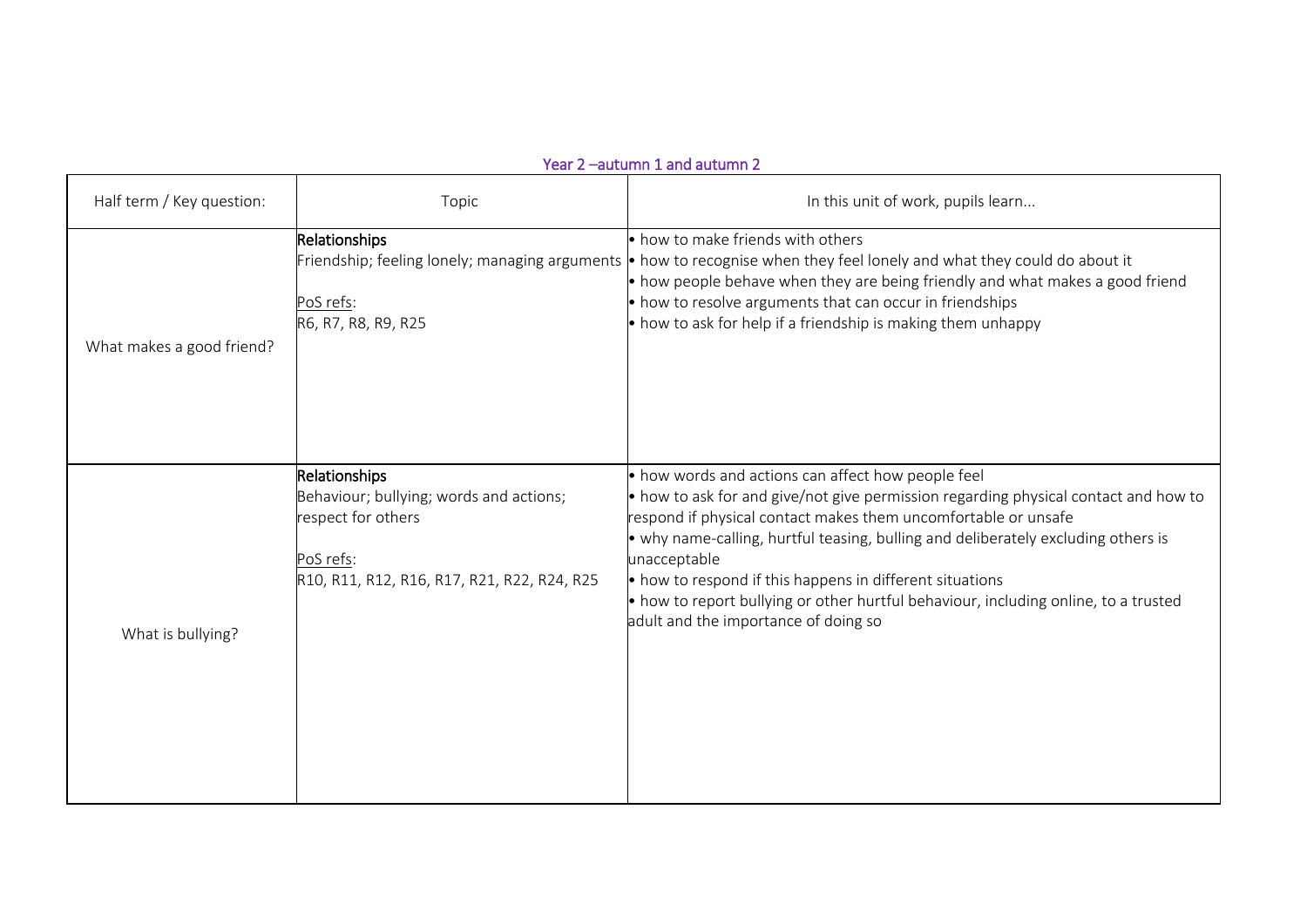|                             |                                                                                                                                                | Year 2 -spring 1 and spring 2                                                                                                                                                                                                                                                                                                                                                                                                                                                                                                                                                                                                                                                                                                                                                                       |
|-----------------------------|------------------------------------------------------------------------------------------------------------------------------------------------|-----------------------------------------------------------------------------------------------------------------------------------------------------------------------------------------------------------------------------------------------------------------------------------------------------------------------------------------------------------------------------------------------------------------------------------------------------------------------------------------------------------------------------------------------------------------------------------------------------------------------------------------------------------------------------------------------------------------------------------------------------------------------------------------------------|
| Half term / Key question:   | Topic                                                                                                                                          | In this unit of work, pupils learn                                                                                                                                                                                                                                                                                                                                                                                                                                                                                                                                                                                                                                                                                                                                                                  |
| What jobs do people do?     | Living in the wider world<br>People and jobs; money; role of the internet<br>PoS refs:<br>L15, L16, L17, L7, L8                                | $\bullet$ how jobs help people earn money to pay for things they need and want<br>$\bullet$ about a range of different jobs, including those done by people they know or people<br>who work in their community<br>• how people have different strengths and interests that enable them to do different<br>jobs<br>$\bullet$ how people use the internet and digital devices in their jobs and everyday life                                                                                                                                                                                                                                                                                                                                                                                         |
| What helps us to stay safe? | Health and wellbeing<br>Keeping safe; recognising risk; rules<br>PoS refs:<br>H28, H29, H30, H31, H32, H34,<br>R14, R16, R18, R19, R20, L1, L9 | $\bullet$ how rules and restrictions help them to keep safe (e.g. basic road, fire, cycle, water<br>safety; in relation to medicines/ household products and online)<br>$\bullet$ how to identify risky and potentially unsafe situations (in familiar and unfamiliar<br>environments, including online) and take steps to avoid or remove themselves from<br>them<br>• how to resist pressure to do something that makes them feel unsafe or uncomfortable,<br>including keeping secrets<br>• how not everything they see online is true or trustworthy and that people can pretend<br>to be someone they are not<br>• how to tell a trusted adult if they are worried for themselves or others, worried that<br>something is unsafe or if they come across something that scares or concerns them |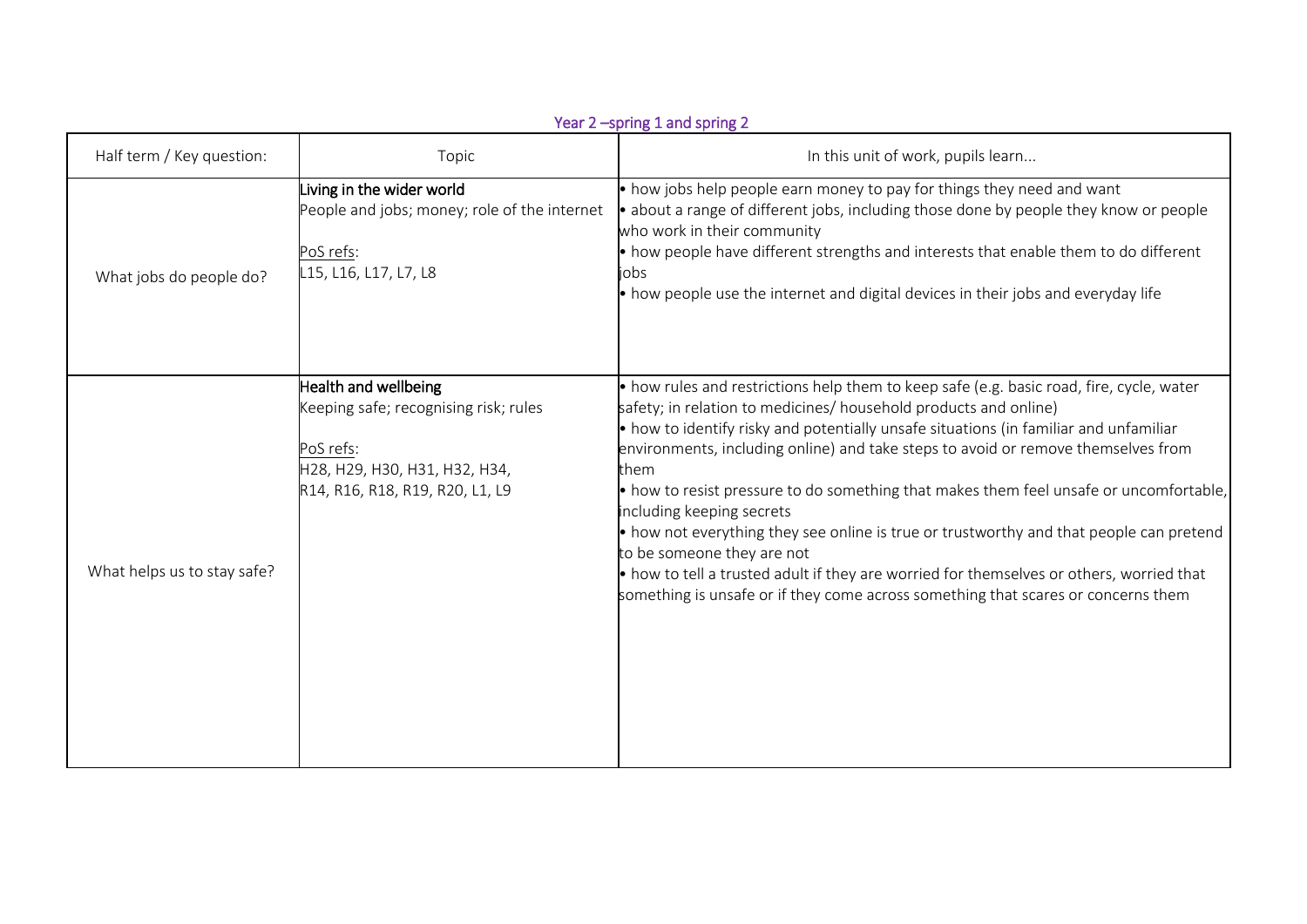|                                            |                                                                                                                                                                       | Year 2 -summer 1 and summer 2                                                                                                                                                                                                                                                                                                                                                                                                                                                                                                                                                                                                     |
|--------------------------------------------|-----------------------------------------------------------------------------------------------------------------------------------------------------------------------|-----------------------------------------------------------------------------------------------------------------------------------------------------------------------------------------------------------------------------------------------------------------------------------------------------------------------------------------------------------------------------------------------------------------------------------------------------------------------------------------------------------------------------------------------------------------------------------------------------------------------------------|
| Half term / Key question:                  | Topic                                                                                                                                                                 | In this unit of work, pupils learn                                                                                                                                                                                                                                                                                                                                                                                                                                                                                                                                                                                                |
| What helps us to grow and<br>stay healthy? | Health and wellbeing<br>Being healthy: eating, drinking, playing and<br>sleeping<br>PoS refs:<br>H1, H2, H3, H4, H8, H9                                               | $\bullet$ that different things help their bodies to be healthy, including food and drink, physical<br>activity, sleep and rest<br>$\bullet$ that eating and drinking too much sugar can affect their health, including dental health<br>• how to be physically active and how much rest and sleep they should have everyday<br>• that there are different ways to learn and play; how to know when to take a break from<br>screen-time<br>$\bullet$ how sunshine helps bodies to grow and how to keep safe and well in the sun                                                                                                   |
| How do we recognise our<br>feelings?       | Health and wellbeing<br>Feelings; mood; times of change; loss and<br>bereavement; growing up<br>PoS refs:<br>H11, H12, H13, H14, H15,<br>H16, H17, H18, H19, H20, H27 | • how to recognise, name and describe a range of feelings<br>$\bullet$ what helps them to feel good, or better if not feeling good<br>$\bullet$ how different things / times / experiences can bring about different feelings for different<br>people (including loss, change and bereavement or moving on to a new class/year group)<br>• how feelings can affect people in their bodies and their behaviour<br>• ways to manage big feelings and the importance of sharing their feelings with someone<br>they trust<br>• how to recognise when they might need help with feelings and how to ask for help when<br>they need it |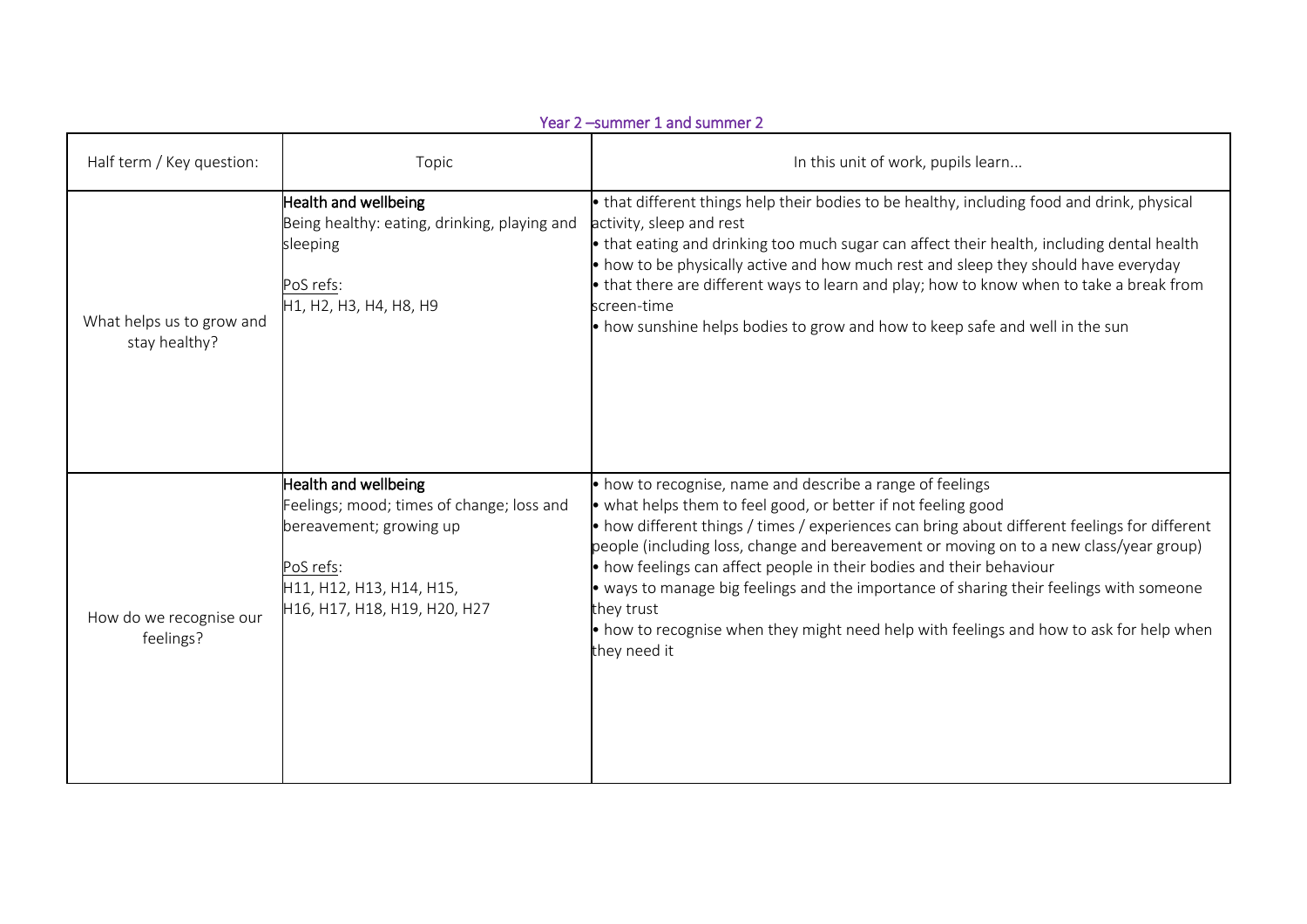|                                 |                                                                                                                                                                                                            | Year 3 -autumn 1 and autumn 2                                                                                                                                                                                                                                                                                                                                                                                                                                                                                                                                                                                                                                                                                                                                                                                                                                                                                                                                                                                                     |
|---------------------------------|------------------------------------------------------------------------------------------------------------------------------------------------------------------------------------------------------------|-----------------------------------------------------------------------------------------------------------------------------------------------------------------------------------------------------------------------------------------------------------------------------------------------------------------------------------------------------------------------------------------------------------------------------------------------------------------------------------------------------------------------------------------------------------------------------------------------------------------------------------------------------------------------------------------------------------------------------------------------------------------------------------------------------------------------------------------------------------------------------------------------------------------------------------------------------------------------------------------------------------------------------------|
| Half term / Key<br>question:    | Topic                                                                                                                                                                                                      | In this unit of work, pupils learn                                                                                                                                                                                                                                                                                                                                                                                                                                                                                                                                                                                                                                                                                                                                                                                                                                                                                                                                                                                                |
| How can we be a good<br>friend? | Relationships<br>Friendship; making positive friendships,<br>managing loneliness, dealing with<br>arguments<br>PoS refs:<br>R10, R11, R13, R14, R17, R18                                                   | $\bullet$ how friendships support wellbeing and the importance of seeking support if feeling lonely or<br>excluded<br>• how to recognise if others are feeling lonely and excluded and strategies to include them<br>. how to build good friendships, including identifying qualities that contribute to positive<br>friendships<br>• that friendships sometimes have difficulties, and how to<br>manage when there is a problem or an argument between friends, resolve disputes and reconcile<br>differences<br>$\bullet$ how to recognise if a friendship is making them unhappy, feel uncomfortable or unsafe and how to<br>ask for support                                                                                                                                                                                                                                                                                                                                                                                   |
| What keeps us safe?             | Health and wellbeing<br>Keeping safe; at home and school;<br>our bodies; hygiene; medicines and<br>household products<br>PoS refs:<br>H9, H10, H26, H39, H30, H40,<br>H42, H43, H44,<br>R25, R26, R28, R29 | • how to recognise hazards that may cause harm or injury and what they should do to reduce risk<br>and keep themselves (or others) safe<br>$\bullet$ how to help keep their body protected and safe, e.g. wearing a seatbelt, protective clothing and<br>stabilizers<br>• that their body belongs to them and should not be hurt or touched without their permission; what<br>to do and who to tell if they feel uncomfortable<br>• how to recognise and respond to pressure to do something that makes them feel unsafe or<br>uncomfortable (including online)<br>$\bullet$ how everyday health and hygiene rules and routines help people stay safe and healthy (including<br>how to manage the use of medicines, such as for allergies and asthma, and other household<br>products, responsibly)<br>• how to react and respond if there is an accident and how to deal with minor injuries e.g. scratches,<br>grazes, burns<br>• what to do in an emergency, including calling for help and speaking to the emergency services |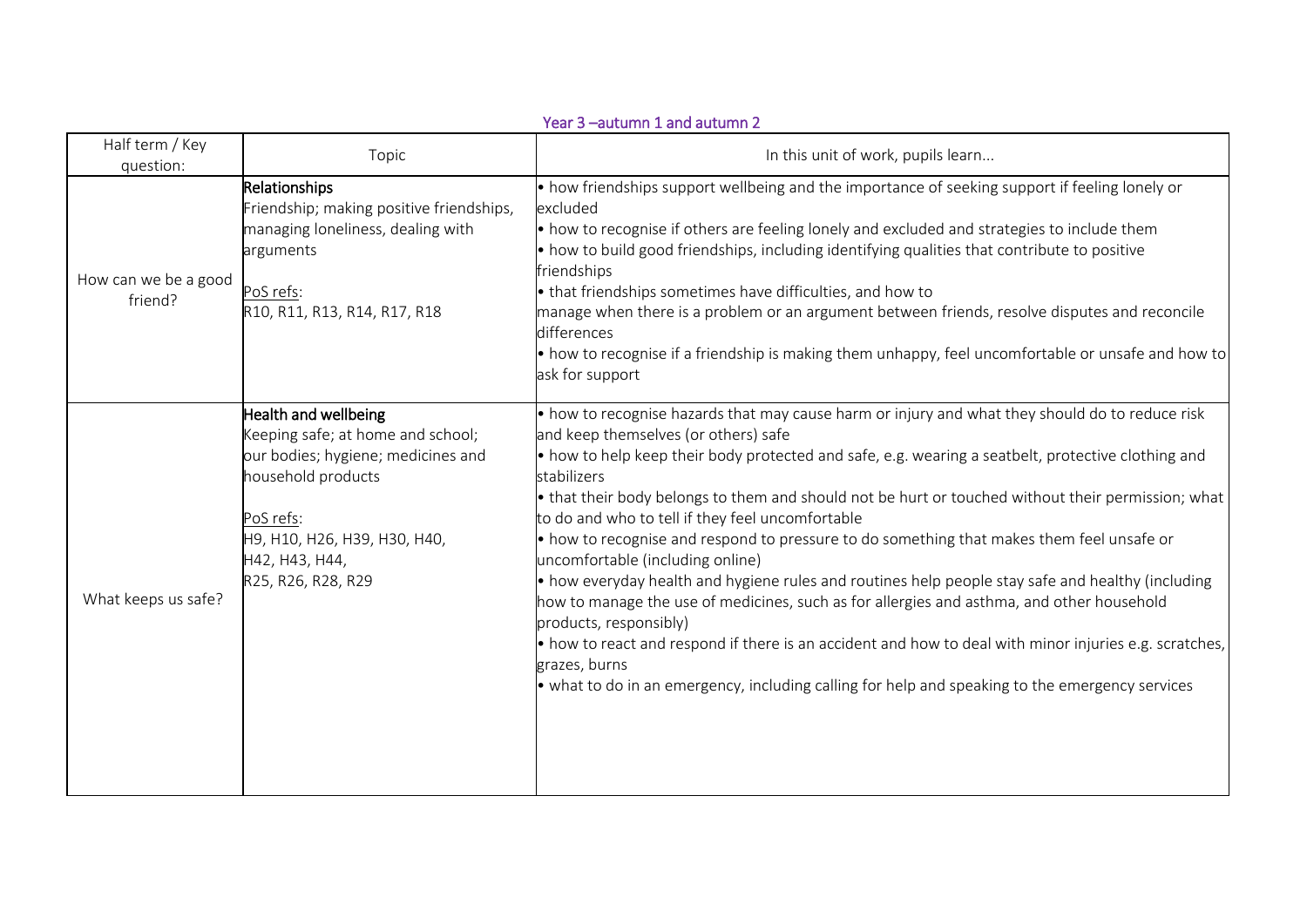|                              |                                                                                                                                                            | Year 3 -spring 1 and spring 2                                                                                                                                                                                                                                                                                                                                                                                                                                                                                                                                                             |
|------------------------------|------------------------------------------------------------------------------------------------------------------------------------------------------------|-------------------------------------------------------------------------------------------------------------------------------------------------------------------------------------------------------------------------------------------------------------------------------------------------------------------------------------------------------------------------------------------------------------------------------------------------------------------------------------------------------------------------------------------------------------------------------------------|
| Half term / Key<br>question: | Topic                                                                                                                                                      | In this unit of work, pupils learn                                                                                                                                                                                                                                                                                                                                                                                                                                                                                                                                                        |
| What are families like?      | <b>Relationships</b><br>amilies; family life; caring for each<br>other<br>PoS refs:<br>R5, R6, R7, R8, R9                                                  | • how families differ from each other (including that not every family has the same family structure, e.g.<br>single parents, same sex parents, step-parents, blended families, foster and adoptive parents)<br>$\bullet$ how common features of positive family life often include shared experiences, e.g. celebrations, special<br>days or holidays<br>$\bullet$ how people within families should care for each other and the different ways they demonstrate this<br>$\bullet$ how to ask for help or advice if family relationships are making them feel unhappy, worried or unsafe |
| What makes a<br>community?   | iving in the wider world<br>Community; belonging to groups;<br>similarities and differences; respect for<br>others<br>PoS refs:<br>R32, R33,<br>L6, L7, L8 | $\bullet$ how they belong to different groups and communities, e.g. friendship, faith, clubs, classes/year groups<br>• what is meant by a diverse community; how different groups make up the wider/local community<br>around the school<br>• how the community helps everyone to feel included and values the different contributions that people<br>make<br>$\bullet$ how to be respectful towards people who may live differently to them                                                                                                                                              |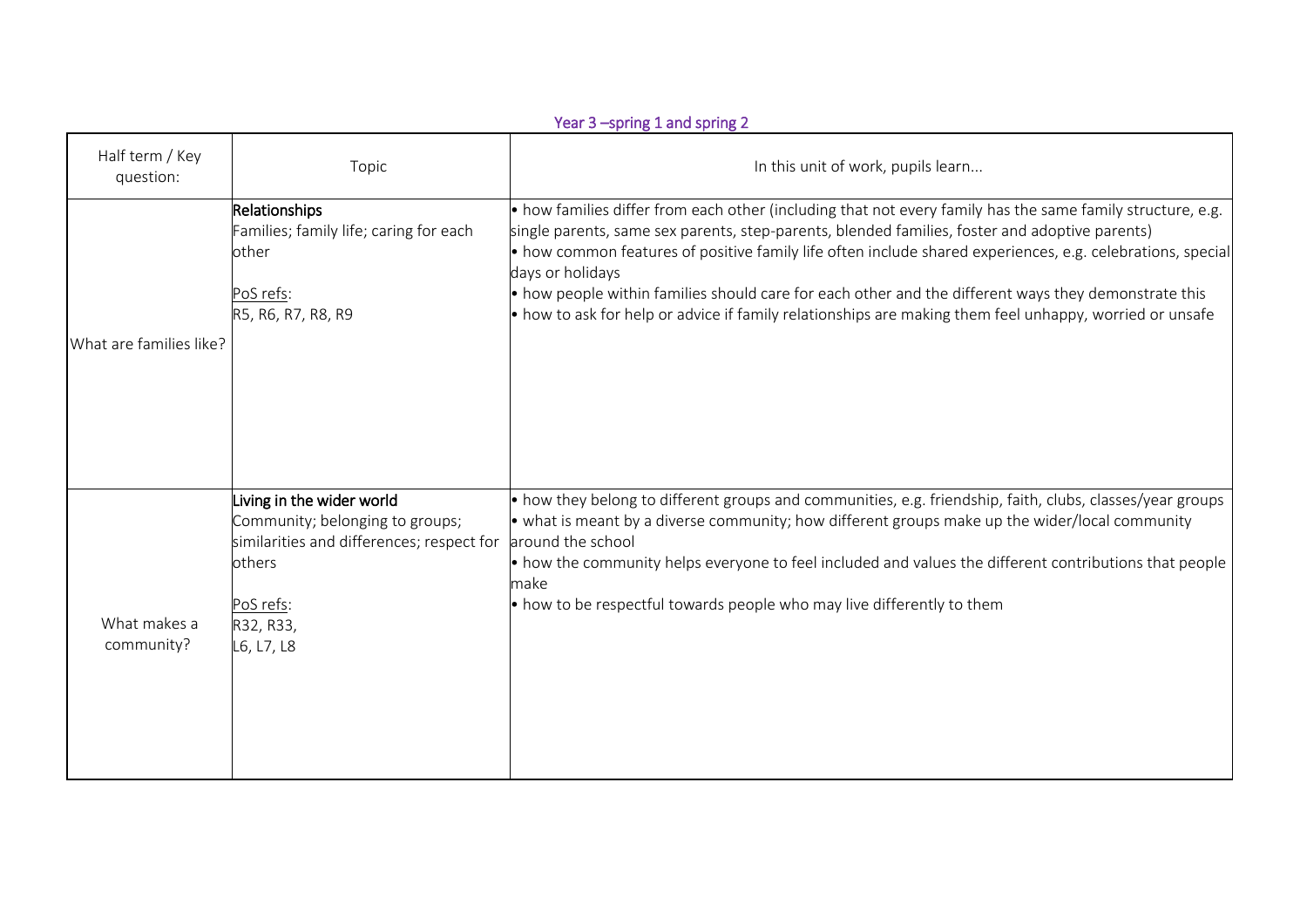|                                                        |                                                                                                                        | Year 3 -summer 1 and summer 2                                                                                                                                                                                                                                                                                                                                                                                                                                                                                                                                                              |
|--------------------------------------------------------|------------------------------------------------------------------------------------------------------------------------|--------------------------------------------------------------------------------------------------------------------------------------------------------------------------------------------------------------------------------------------------------------------------------------------------------------------------------------------------------------------------------------------------------------------------------------------------------------------------------------------------------------------------------------------------------------------------------------------|
| Half term / Key<br>question:                           | Topic                                                                                                                  | In this unit of work, pupils learn                                                                                                                                                                                                                                                                                                                                                                                                                                                                                                                                                         |
| Why should we eat<br>well and look after our<br>teeth? | Health and wellbeing<br>Being healthy: eating well, dental care<br>PoS refs:<br>H1, H2, H3, H4, H5, H6, H11, H14       | $\bullet$ how to eat a healthy diet and the benefits of nutritionally rich foods<br>• how to maintain good oral hygiene (including regular brushing and flossing) and the importance of<br>regular visits to the dentist<br>• how not eating a balanced diet can affect health, including the impact of too much sugar/acidic drinks<br>on dental health<br>$\bullet$ how people make choices about what to eat and drink, including who or what influences these<br>$\bullet$ how, when and where to ask for advice and help about healthy eating and dental care                         |
| Why should we keep<br>active and sleep well?           | Health and wellbeing<br>Being healthy: keeping active, taking<br>rest<br>PoS refs:<br>H1, H2, H3, H4, H7, H8, H13, H14 | • how regular physical activity benefits bodies and feelings<br>$\bullet$ how to be active on a daily and weekly basis - how to balance time online with other activities<br>• how to make choices about physical activity, including what and who influences decisions<br>$\bullet$ how the lack of physical activity can affect health and wellbeing<br>$\bullet$ how lack of sleep can affect the body and mood and simple routines that support good quality sleep<br>• how to seek support in relation to physical activity, sleep and rest and who to talk to if they are<br>worried |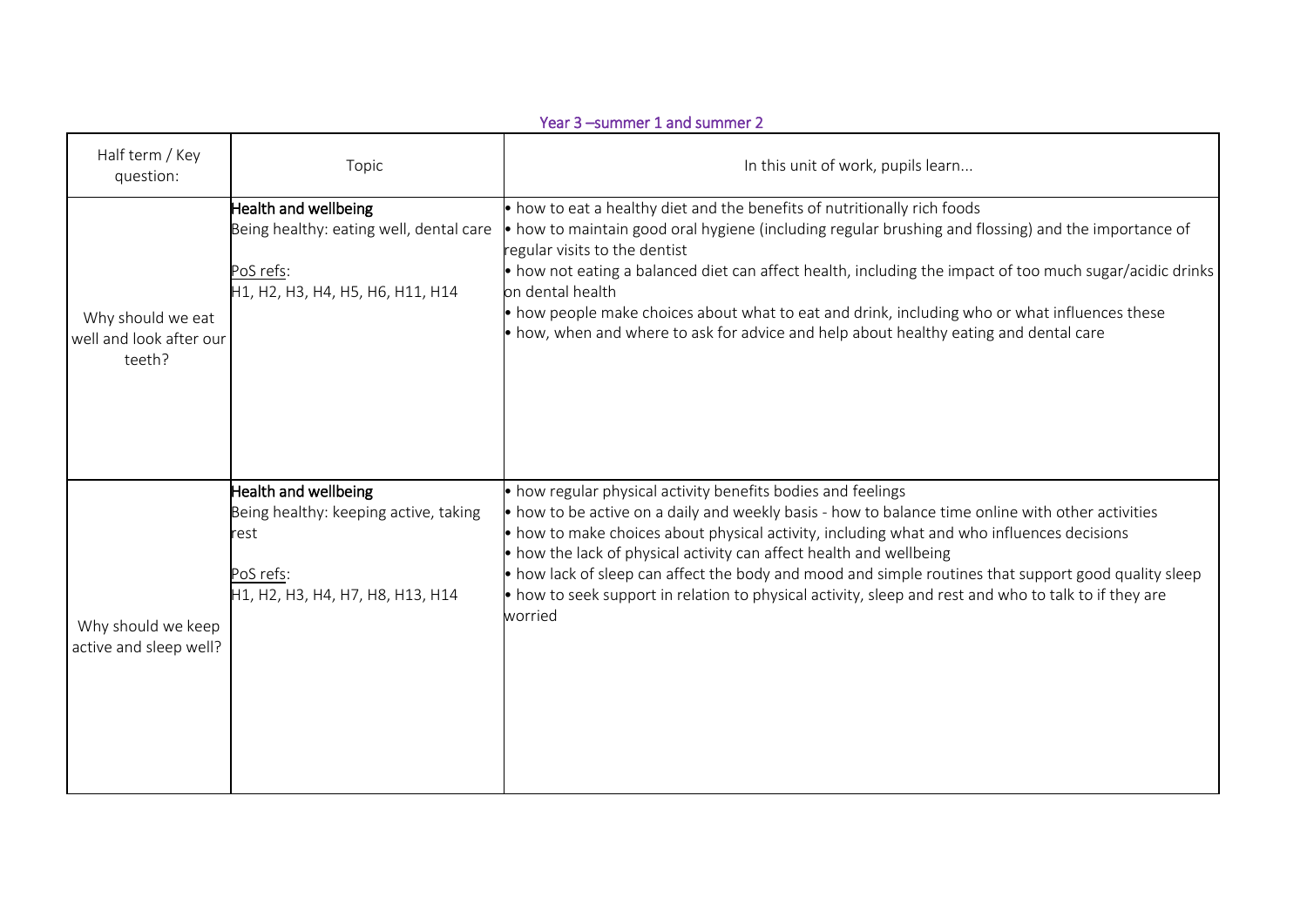#### Year 4 –autumn 1 and autumn 2

| Half term / Key<br>question:                           | Topic                                                                                                                                                    | In this unit of work, pupils learn                                                                                                                                                                                                                                                                                                                                                                                                                                                                                                                                                                                                                                                                                                                                                                                                                                                                                                                                                          |
|--------------------------------------------------------|----------------------------------------------------------------------------------------------------------------------------------------------------------|---------------------------------------------------------------------------------------------------------------------------------------------------------------------------------------------------------------------------------------------------------------------------------------------------------------------------------------------------------------------------------------------------------------------------------------------------------------------------------------------------------------------------------------------------------------------------------------------------------------------------------------------------------------------------------------------------------------------------------------------------------------------------------------------------------------------------------------------------------------------------------------------------------------------------------------------------------------------------------------------|
| What strengths, skills<br>and interests do we<br>have? | <b>Health and wellbeing</b><br>Self-esteem: self-worth; personal<br>qualities; goal setting; managing set<br>backs<br>PoS refs:<br>H27, H28, H29,<br>L25 | • how to recognise personal qualities and individuality<br>$\bullet$ to develop self-worth by identifying positive things about themselves and their achievements<br>• how their personal attributes, strengths, skills and interests contribute to their self-esteem<br>• how to set goals for themselves<br>$\bullet$ how to manage when there are set-backs, learn from mistakes and reframe unhelpful thinking                                                                                                                                                                                                                                                                                                                                                                                                                                                                                                                                                                          |
| How do we treat each<br>other with respect?            | Relationships<br>Respect for self and others; courteous<br>behaviour; safety; human rights<br>PoS refs:<br>R31,<br>H45,<br>L2, L3, L10                   | $\bullet$ how people's behaviour affects themselves and others, including online<br>• how to model being polite and courteous in different situations and recognise the respectful<br>behaviour they should receive in return<br>• about the relationship between rights and responsibilities<br>• about the right to privacy and how to recognise when a confidence or secret should be kept (such as a<br>R19, R20, R21, R22, R25, R27, R29, R30, nice birthday surprise everyone will find out about) or not agreed to and when to tell (e.g. if someone is<br>being upset or hurt)*<br>• the rights that children have and why it is important to protect these*<br>• that everyone should feel included, respected and not<br>discriminated against; how to respond if they witness or experience exclusion, disrespect or<br>discrimination<br>• how to respond to aggressive or inappropriate behaviour (including online and unwanted physical<br>contact) – how to report concerns |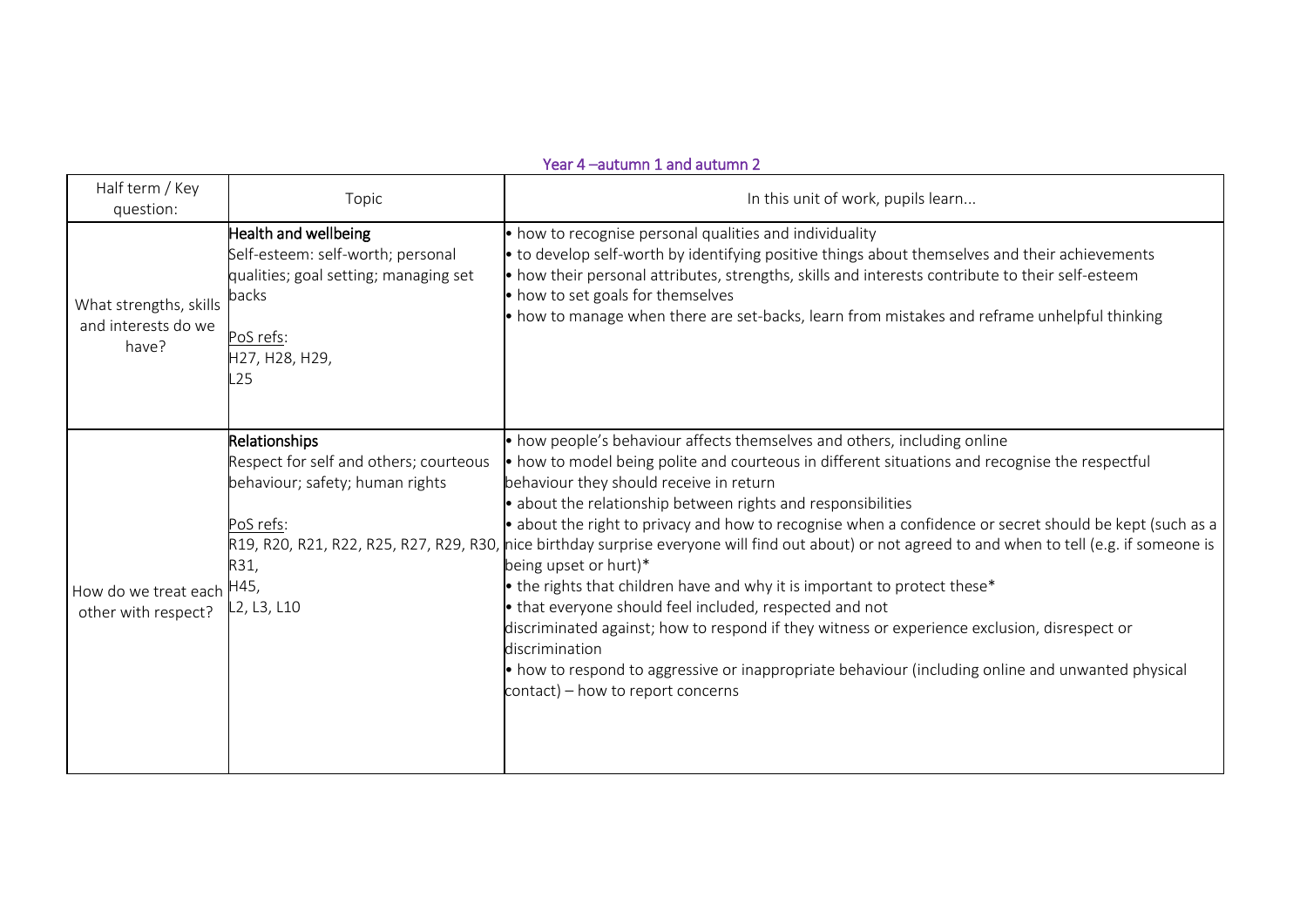|                                                |                                                                                                                                                                                        | Year 4 -spring 1 and spring 2                                                                                                                                                                                                                                                                                                                                                                                                                                                                                                                                                                                                                                                                                                                                                                                                                                                                                                      |
|------------------------------------------------|----------------------------------------------------------------------------------------------------------------------------------------------------------------------------------------|------------------------------------------------------------------------------------------------------------------------------------------------------------------------------------------------------------------------------------------------------------------------------------------------------------------------------------------------------------------------------------------------------------------------------------------------------------------------------------------------------------------------------------------------------------------------------------------------------------------------------------------------------------------------------------------------------------------------------------------------------------------------------------------------------------------------------------------------------------------------------------------------------------------------------------|
| Half term / Key question:                      | Topic                                                                                                                                                                                  | In this unit of work, pupils learn                                                                                                                                                                                                                                                                                                                                                                                                                                                                                                                                                                                                                                                                                                                                                                                                                                                                                                 |
| How can we manage our<br>feelings?             | Feelings and emotions; expression<br>of feelings; behaviour<br>PoS refs:<br>H17, H18, H19, H20, H23                                                                                    | • how everyday things can affect feelings<br>• how feelings change over time and can be experienced at different levels of intensity<br>• the importance of expressing feelings and how they can be expressed in different ways<br>$\bullet$ how to respond proportionately to, and manage, feelings in different circumstances<br>• ways of managing feelings at times of loss, grief and change<br>$\bullet$ how to access advice and support to help manage their own or others' feelings                                                                                                                                                                                                                                                                                                                                                                                                                                       |
| How can we manage risk in<br>different places? | Health and wellbeing<br>Keeping safe; out and about;<br>recognising<br>and managing risk<br>PoS refs:<br>H12, H37, H38, H41, H42, H47,<br>R12, R15, R23, R24, R28, R29,<br>L1, L5, L15 | $\bullet$ how to recognise, predict, assess and manage risk in different situations<br>$\bullet$ how to keep safe in the local environment and less familiar<br>locations (e.g. near rail, water, road; fire/firework safety; sun safety and the safe use of digital devices<br>when out and about)<br>• how people can be influenced by their peers' behaviour and by a desire for peer approval; how to<br>manage this influence<br>• how people's online actions can impact on other people<br>$\bullet$ how to keep safe online, including managing requests for personal information and recognising<br>what is appropriate to share or not share online<br>$\bullet$ how to report concerns, including about inappropriate online content and contact<br>• that rules, restrictions and laws exist to help people keep safe and how to respond if they become<br>aware of a situation that is anti-social or against the law |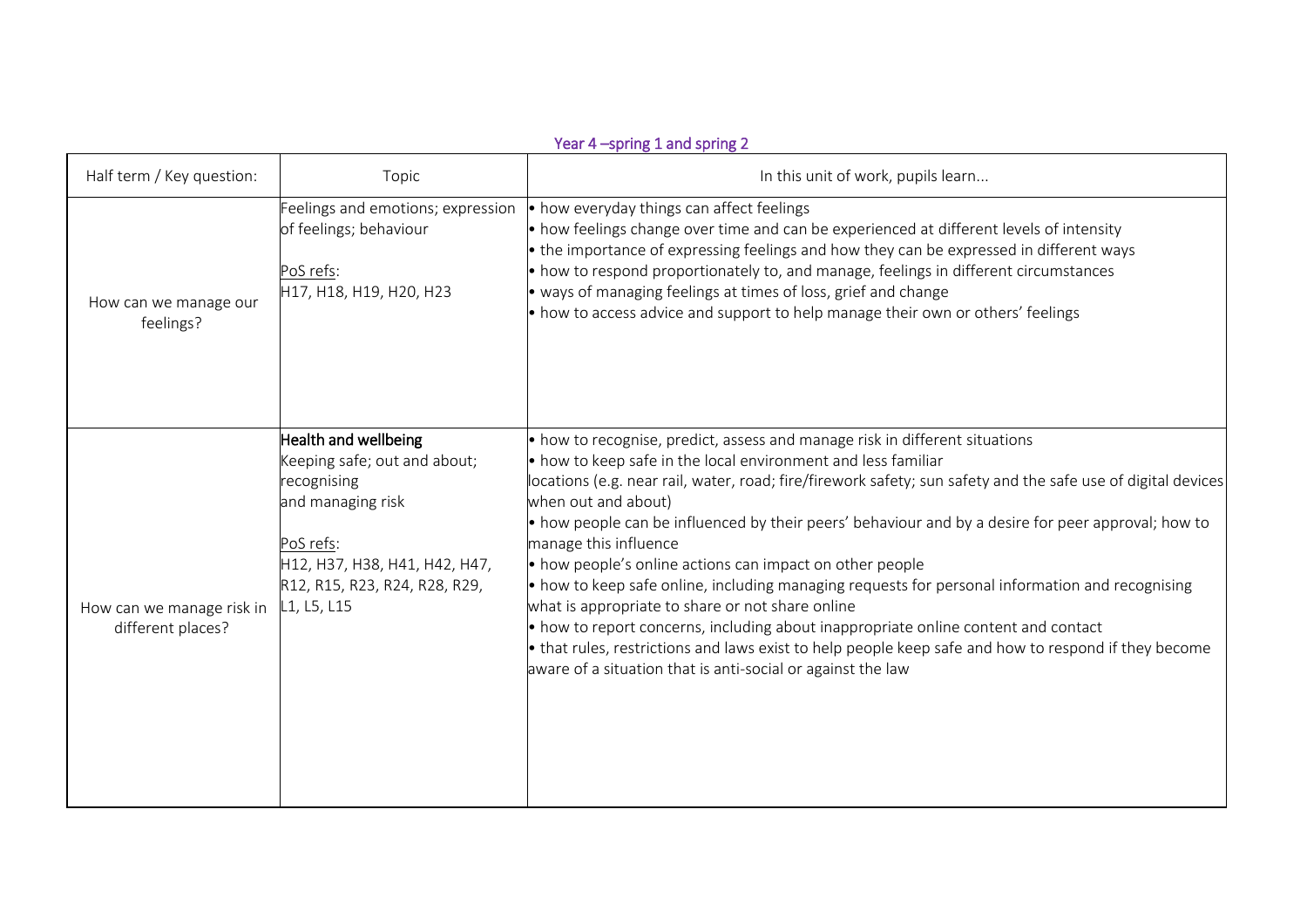| Year 4 -summer 1 and summer 2                                                        |                                                                                                                                                                            |                                                                                                                                                                                                                                                                                                                                                                                                                                                                                                                                                                                         |  |
|--------------------------------------------------------------------------------------|----------------------------------------------------------------------------------------------------------------------------------------------------------------------------|-----------------------------------------------------------------------------------------------------------------------------------------------------------------------------------------------------------------------------------------------------------------------------------------------------------------------------------------------------------------------------------------------------------------------------------------------------------------------------------------------------------------------------------------------------------------------------------------|--|
| Half term / Key question:                                                            | Topic                                                                                                                                                                      | In this unit of work, pupils learn                                                                                                                                                                                                                                                                                                                                                                                                                                                                                                                                                      |  |
| How can our choices make a PoS refs:<br>difference to others and the<br>environment? | Living in the wider world<br>Caring for others; the<br>environment; people and animals;<br>shared responsibilities, making choices<br>and decisions<br>L4, L5, L19,<br>R34 | • how people have a shared responsibility to help protect the world around them<br>• how everyday choices can affect the environment<br>$\bullet$ how what people choose to buy or spend money on can affect others or the environment<br>(e.g. Fairtrade, single use plastics, giving to charity)<br>$\bullet$ the skills and vocabulary to share their thoughts, ideas and opinions in discussion about<br>topical issues<br>• how to show care and concern for others (people and animals)<br>$\bullet$ how to carry out personal responsibilities in a caring and compassionate way |  |
| How will we grow and<br>change?                                                      | Health and wellbeing<br>Growing and changing; puberty<br>PoS refs:<br>H31, H32, H34                                                                                        | • about puberty and how bodies change during puberty, including menstruation and menstrual<br>wellbeing, erections and wet dreams<br>• how puberty can affect emotions and feelings<br>• how personal hygiene routines change during puberty<br>$\bullet$ how to ask for advice and support about growing and changing and puberty                                                                                                                                                                                                                                                      |  |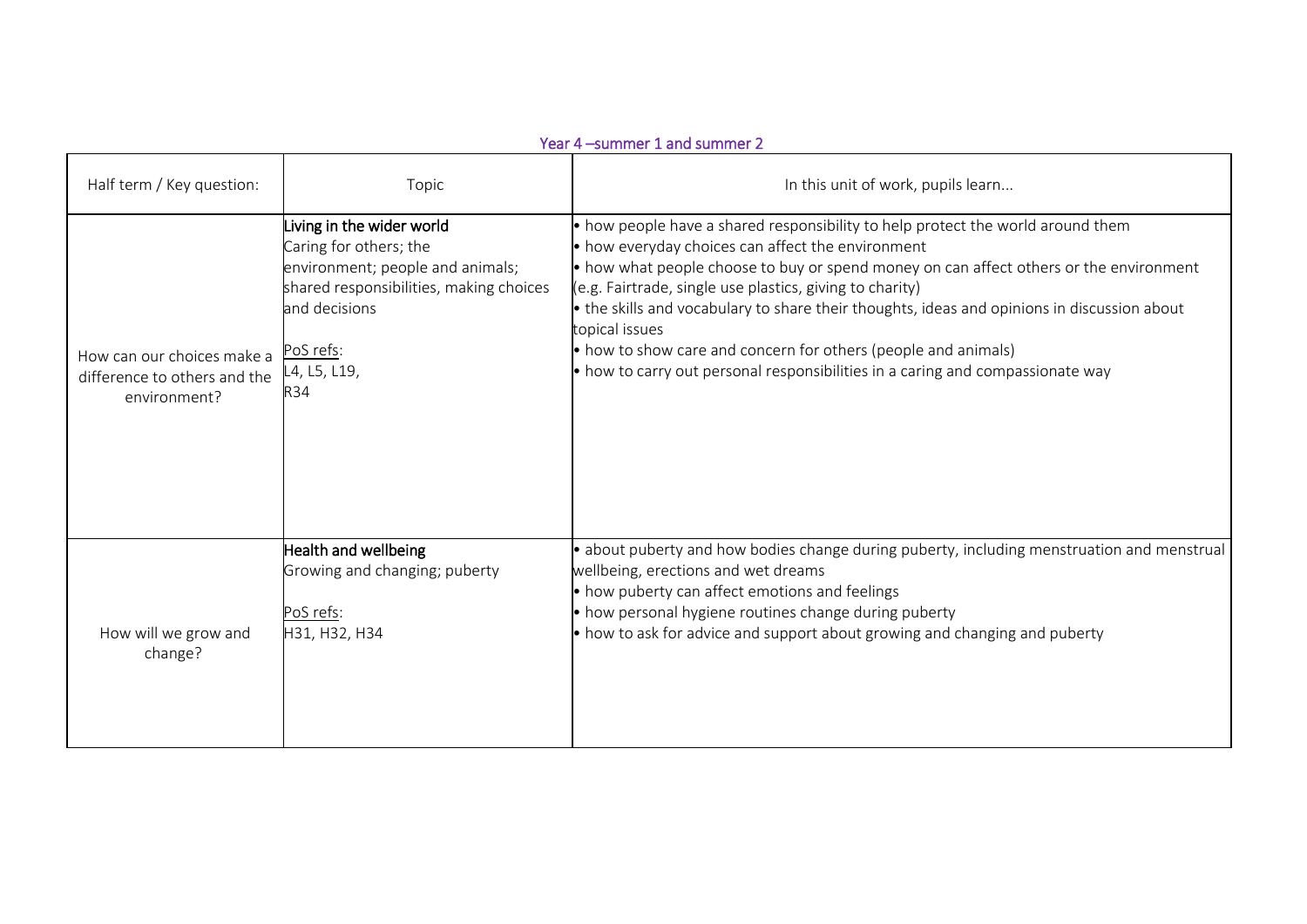|                                               |                                                                                                                                                                                  | Year 5 -autumn 1 and autumn 2                                                                                                                                                                                                                                                                                                                                                                                                                                                                                                                                                                                                                                                                               |
|-----------------------------------------------|----------------------------------------------------------------------------------------------------------------------------------------------------------------------------------|-------------------------------------------------------------------------------------------------------------------------------------------------------------------------------------------------------------------------------------------------------------------------------------------------------------------------------------------------------------------------------------------------------------------------------------------------------------------------------------------------------------------------------------------------------------------------------------------------------------------------------------------------------------------------------------------------------------|
| Half term / Key question:                     | Topic                                                                                                                                                                            | In this unit of work, pupils learn                                                                                                                                                                                                                                                                                                                                                                                                                                                                                                                                                                                                                                                                          |
| What makes up our identity?                   | Health and wellbeing<br>Identity; personal attributes and<br>qualities; similarities and differences;<br>individuality;<br>stereotypes<br>PoS refs:<br>H25, H26, H27, R32,<br>-9 | • how to recognise and respect similarities and differences<br>between people and what they have in common with others<br>$\bullet$ that there are a range of factors that contribute to a person's identity (e.g. ethnicity, family,<br>faith, culture, gender, hobbies, likes/dislikes)<br>• how individuality and personal qualities make up someone's identity (including that gender<br>dentity is part of personal identity and for some people does not correspond with their biological<br>sex)<br>• about stereotypes and how they are not always accurate, and can negatively influence<br>behaviours and attitudes towards others<br>• how to challenge stereotypes and assumptions about others |
| What decisions can people<br>make with money? | Living in the wider world<br>Money; making decisions; spending<br>and<br>saving<br>PoS refs:<br>R34,<br>L17, L18, L20, L21, L22, L24                                             | • how people make decisions about spending and saving money and what influences them<br>• how to keep track of money so people know how much they have to spend or save<br>• how people make choices about ways of paying for things they want and need (e.g. from current<br>accounts/savings; store card/ credit cards; loans)<br>$\bullet$ how to recognise what makes something 'value for money' and what this means to them<br>• that there are risks associated with money (it can be won, lost or stolen) and how money can<br>affect people's feelings and emotions                                                                                                                                |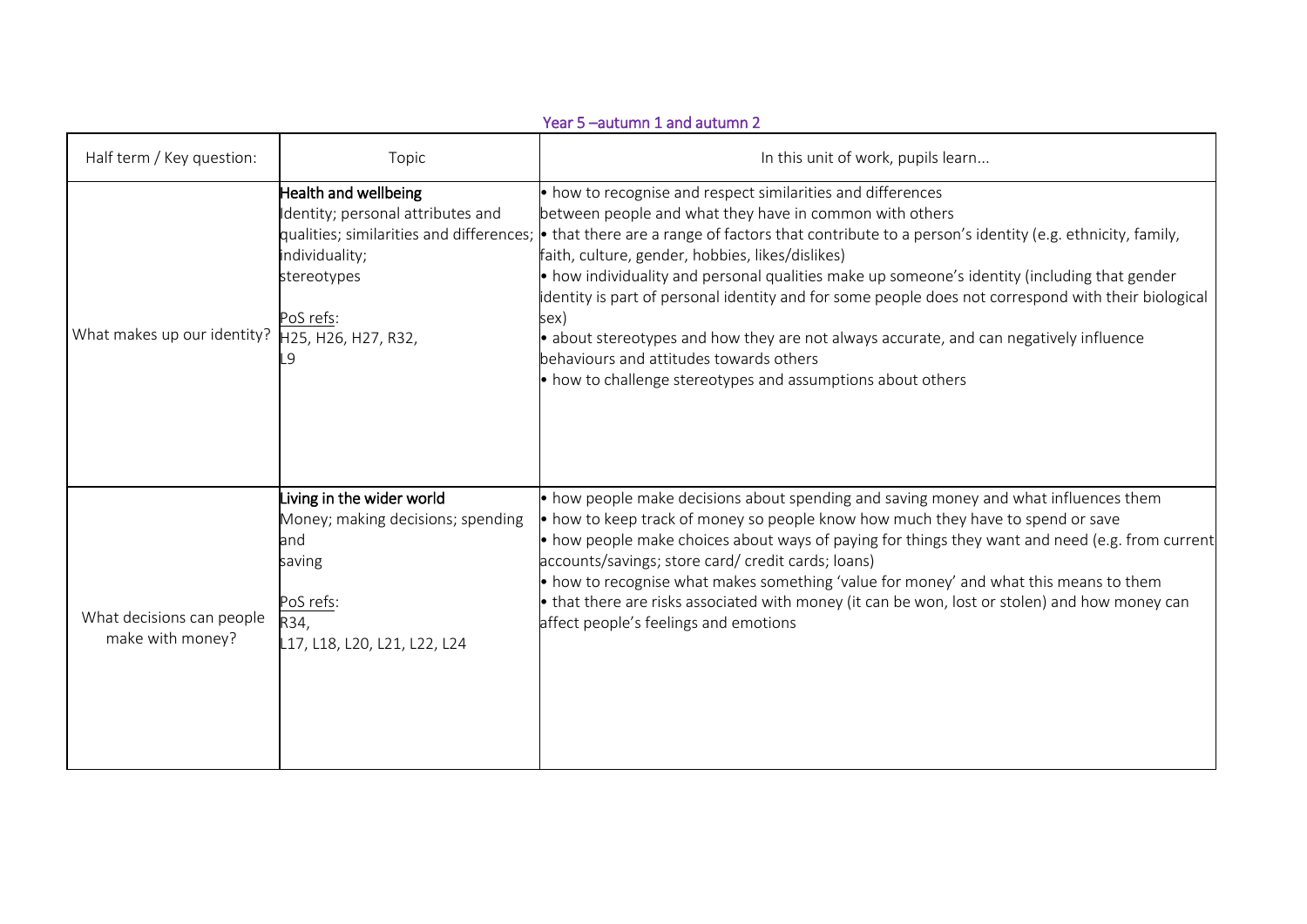|                                                 | Year 5-spring 1 and spring 2                                                                                                            |                                                                                                                                                                                                                                                                                                                                                                                                                                                                                                                                                                                                                                                                                                                                                                                                    |  |  |
|-------------------------------------------------|-----------------------------------------------------------------------------------------------------------------------------------------|----------------------------------------------------------------------------------------------------------------------------------------------------------------------------------------------------------------------------------------------------------------------------------------------------------------------------------------------------------------------------------------------------------------------------------------------------------------------------------------------------------------------------------------------------------------------------------------------------------------------------------------------------------------------------------------------------------------------------------------------------------------------------------------------------|--|--|
| Half term / Key question:                       | Topic                                                                                                                                   | In this unit of work, pupils learn                                                                                                                                                                                                                                                                                                                                                                                                                                                                                                                                                                                                                                                                                                                                                                 |  |  |
| How can we help in an accident<br>or emergency? | Health and wellbeing<br>Basic first aid, accidents, dealing<br>with emergencies<br>PoS refs:<br>H43, H44                                | • how to carry out basic first aid including for burns, scalds, cuts, bleeds, choking, asthma<br>attacks or allergic reactions<br>$\bullet$ that if someone has experienced a head injury, they should not be moved<br>$\bullet$ when it is appropriate to use first aid and the importance of seeking adult help                                                                                                                                                                                                                                                                                                                                                                                                                                                                                  |  |  |
| How can friends communicate<br>safely?          | Relationships<br>Friendships; relationships; becoming<br>independent; online safety<br>PoS refs:<br>R1, R18, R24, R26, R29,<br>L11, L15 | $\bullet$ about the different types of relationships people have in their lives<br>$\bullet$ how friends and family communicate together; how the internet and social media can be used<br>positively<br>• how knowing someone online differs from knowing someone face-to-face<br>$\bullet$ how to recognise risk in relation to friendships and keeping safe<br>$\bullet$ about the types of content (including images) that is safe to share online; ways of seeking and<br>giving consent before images<br>or personal information is shared with friends or family<br>$\bullet$ how to respond if a friendship is making them feel worried,<br>unsafe or uncomfortable<br>• how to ask for help or advice and respond to pressure,<br>inappropriate contact or concerns about personal safety |  |  |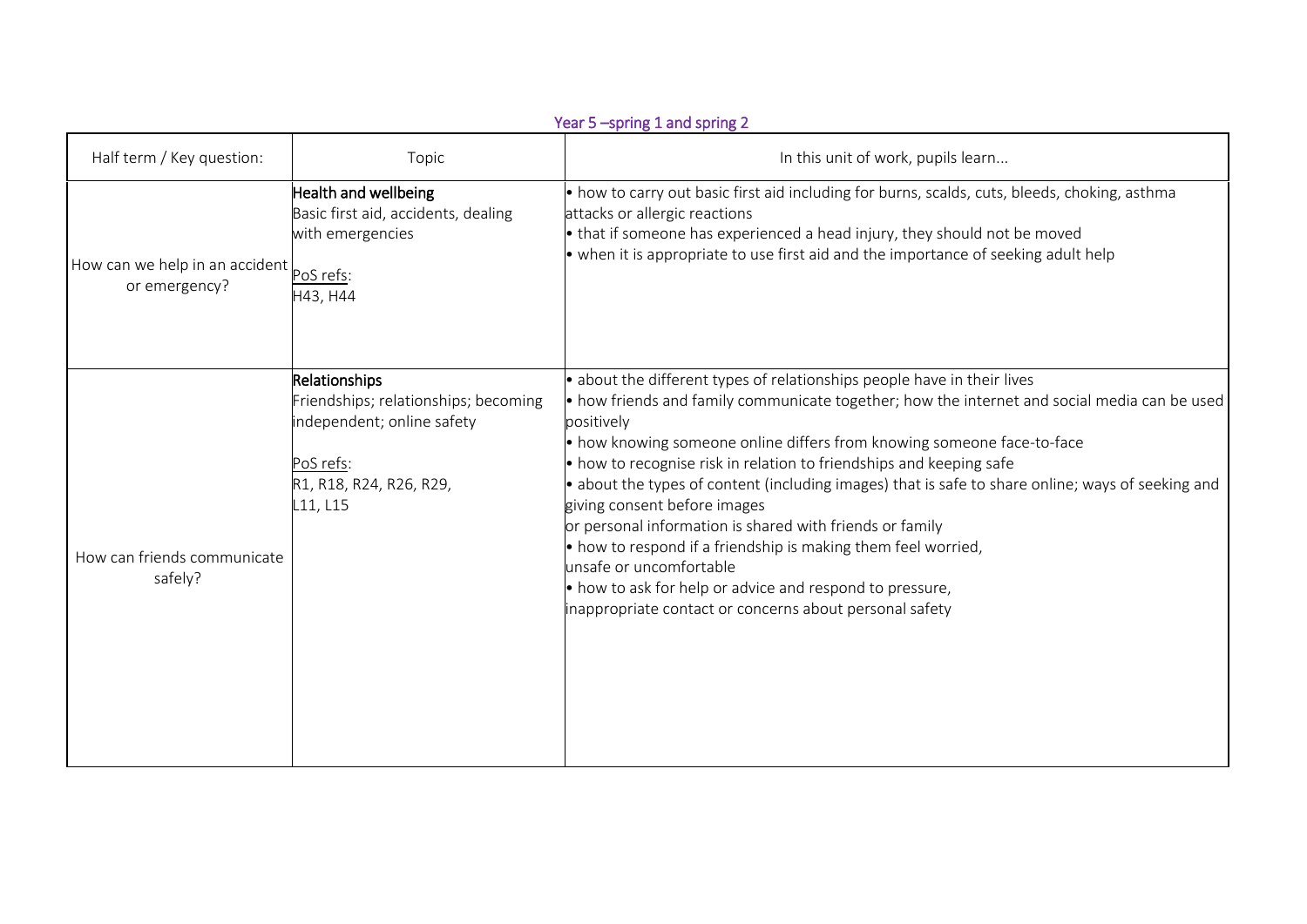|                                                                                                | Year 5 -summer 1 and summer 2                                                                                                 |                                                                                                                                                                                                                                                                                                                                                                                                                                                                                                                                                                                                                                                                                                                                                                                                           |  |  |
|------------------------------------------------------------------------------------------------|-------------------------------------------------------------------------------------------------------------------------------|-----------------------------------------------------------------------------------------------------------------------------------------------------------------------------------------------------------------------------------------------------------------------------------------------------------------------------------------------------------------------------------------------------------------------------------------------------------------------------------------------------------------------------------------------------------------------------------------------------------------------------------------------------------------------------------------------------------------------------------------------------------------------------------------------------------|--|--|
| Half term / Key<br>question:                                                                   | Topic                                                                                                                         | In this unit of work, pupils learn                                                                                                                                                                                                                                                                                                                                                                                                                                                                                                                                                                                                                                                                                                                                                                        |  |  |
| How can drugs common $\overline{H1, H3}$ , H4, H46, H47,<br>to everyday life affect<br>health? | Health and wellbeing<br>Drugs, alcohol and tobacco; affect health and wellbeing<br>healthy<br>habits<br>PoS refs:<br>H48, H50 | • how drugs common to everyday life (including smoking/vaping - nicotine, alcohol, caffeine and medicines) can<br>• that some drugs are legal (but may have laws or restrictions related to them) and other drugs are illegal<br>• how laws surrounding the use of drugs exist to protect them and others<br>• why people choose to use or not use different drugs<br>• how people can prevent or reduce the risks associated with them<br>$\bullet$ that for some people, drug use can become a habit which is difficult to break<br>• how organisations help people to stop smoking and the support available to help people if they have concerns<br>about any drug use<br>$\bullet$ how to ask for help from a trusted adult if they have any worries or concerns about drugs                         |  |  |
| What jobs would we<br>like?                                                                    | Living in the wider world<br>Careers; aspirations; role<br>models; the future<br>PoS refs:<br>L32                             | • that there is a broad range of different jobs and people often have more than one during their careers and over<br>their lifetime<br>• that some jobs are paid more than others and some may be voluntary (unpaid)<br>· about the skills, attributes, qualifications and training needed for different jobs<br>• that there are different ways into jobs and careers, including college, apprenticeships and university<br>L26, L27, L28, L29, L30, L31, • how people choose a career/job and what influences their decision, including skills, interests and pay<br>• how to question and challenge stereotypes about the types of jobs people can do<br>• how they might choose a career/job for themselves when they are older, why they would choose it and what<br>might influence their decisions |  |  |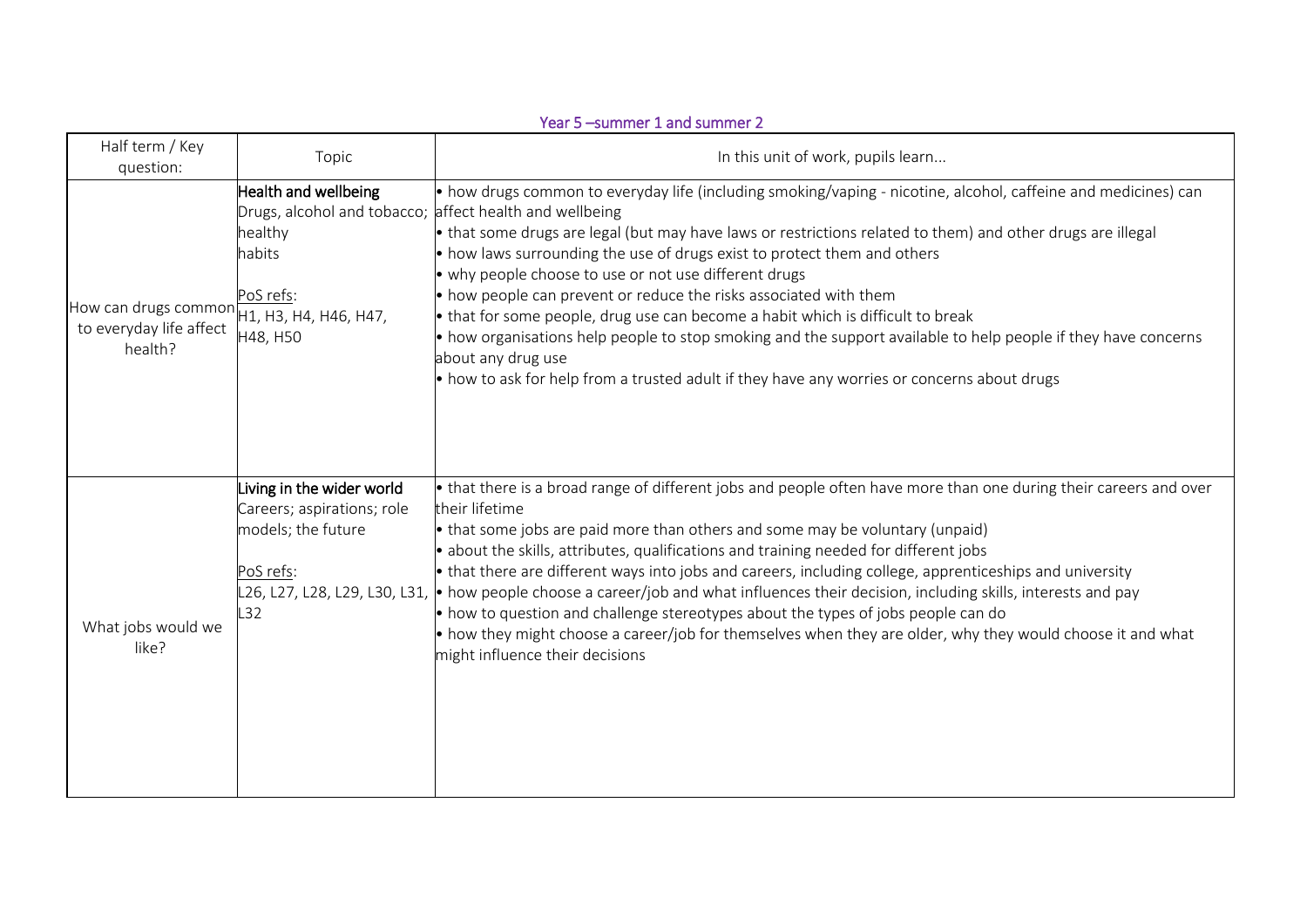|                                        | Year 6-autumn 1 and autumn 2                                                                                                                                                                                                                         |                                                                                                                                                                                                                                                                                                                                                                                                                                                                                                                                                                                                                                                                                                                                                                                                                                                                                                                                                                                                                                                                                                                                                                                                                                                                                                                                                                                                                                                                                                                                                                                 |  |  |
|----------------------------------------|------------------------------------------------------------------------------------------------------------------------------------------------------------------------------------------------------------------------------------------------------|---------------------------------------------------------------------------------------------------------------------------------------------------------------------------------------------------------------------------------------------------------------------------------------------------------------------------------------------------------------------------------------------------------------------------------------------------------------------------------------------------------------------------------------------------------------------------------------------------------------------------------------------------------------------------------------------------------------------------------------------------------------------------------------------------------------------------------------------------------------------------------------------------------------------------------------------------------------------------------------------------------------------------------------------------------------------------------------------------------------------------------------------------------------------------------------------------------------------------------------------------------------------------------------------------------------------------------------------------------------------------------------------------------------------------------------------------------------------------------------------------------------------------------------------------------------------------------|--|--|
| Half term / Key<br>question:           | Topic                                                                                                                                                                                                                                                | In this unit of work, pupils learn                                                                                                                                                                                                                                                                                                                                                                                                                                                                                                                                                                                                                                                                                                                                                                                                                                                                                                                                                                                                                                                                                                                                                                                                                                                                                                                                                                                                                                                                                                                                              |  |  |
| How can we keep<br>healthy as we grow? | Health and wellbeing<br>Looking after ourselves;<br>growing up;<br>becoming independent;<br>taking more responsibility<br>PoS refs:<br>H1, H2, H3, H4, H5, H6,<br>H7, H8, H11, H12, H13, H14,<br>H15, H16,<br>H21, H22, H40, H46,<br>R <sub>10</sub> | • how mental and physical health are linked<br>$\bullet$ how positive friendships and being involved in activities such as clubs and community groups support wellbeing<br>$\bullet$ how to make choices that support a healthy, balanced lifestyle including:<br>» how to plan a healthy meal<br>» how to stay physically active<br>$\triangleright$ how to maintain good dental health, including oral hygiene, food and drink choices<br>» how to benefit from and stay safe in the sun<br>» how and why to balance time spent online with other activities<br>» how sleep contributes to a healthy lifestyle; the effects of poor sleep; strategies that support good quality<br>sleep<br>$\triangleright$ how to manage the influence of friends and family on health choices<br>• that habits can be healthy or unhealthy; strategies to help<br>change or break an unhealthy habit or take up a new healthy<br>one<br>$\bullet$ how legal and illegal drugs (legal and illegal) can affect health and how to manage situations involving them<br>$\bullet$ how to recognise early signs of physical or mental ill-health and what to do about this, including whom to speak<br>to in and outside school<br>• that health problems, including mental health problems, can build up if they are not recognised, managed, or if<br>help is not sought early on<br>• that anyone can experience mental ill-health and to discuss concerns with a trusted adult<br>• that mental health difficulties can usually be resolved or managed with the right strategies and support |  |  |